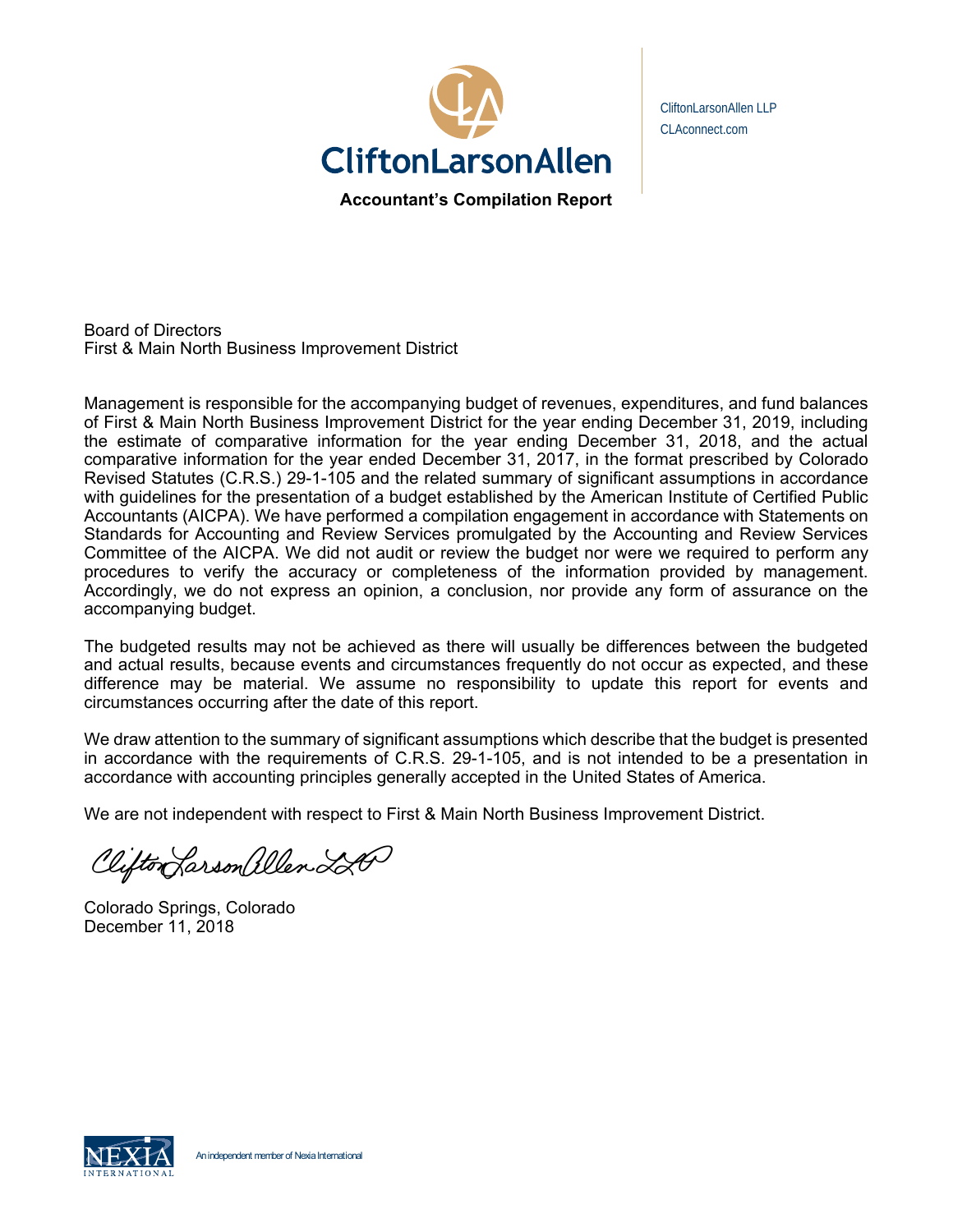#### **FIRST & MAIN NORTH BUSINESS IMPROVEMENT DISTRICT SUMMARY 2019 BUDGET WITH 2017 ACTUAL AND 2018 ESTIMATED For the Years Ended and Ending December 31,**

12/11/18

|                                      | <b>ACTUAL</b>                    |         | <b>ESTIMATED</b> |         | <b>BUDGET</b>              |         |
|--------------------------------------|----------------------------------|---------|------------------|---------|----------------------------|---------|
|                                      | 2017                             |         | 2018             |         | 2019                       |         |
| <b>BEGINNING FUND BALANCES</b>       | \$                               | 65,768  | \$               | 5,899   | $\mathfrak{F}$             | 9,672   |
| <b>REVENUE</b>                       |                                  |         |                  |         |                            |         |
| Property taxes                       |                                  | 161,236 |                  | 202,715 |                            | 201,627 |
| Specific ownership tax               |                                  | 21,845  |                  | 24,146  |                            | 24,195  |
| Interest income                      |                                  | 1,148   |                  | 2,896   |                            | 106     |
| Developer advance                    |                                  | 338,405 |                  |         |                            | 12,000  |
| <b>Total revenue</b>                 |                                  | 522,634 |                  | 229,757 |                            | 237,928 |
|                                      |                                  |         |                  |         |                            |         |
| <b>TRANSFERS IN</b>                  |                                  | 65,000  |                  | 45,000  |                            | 50,000  |
| Total funds available                |                                  | 653,402 |                  | 280,656 |                            | 297,600 |
| <b>EXPENDITURES</b>                  |                                  |         |                  |         |                            |         |
| <b>General Fund</b>                  |                                  | 142,041 |                  | 29,861  |                            | 34,000  |
| Debt Service Fund                    |                                  | 150,592 |                  | 151,123 |                            | 152,000 |
| <b>Capital Projects Fund</b>         |                                  | 289,870 |                  | 45,000  |                            | 50,000  |
| Total expenditures                   |                                  | 582,503 |                  | 225,984 |                            | 236,000 |
|                                      |                                  |         |                  |         |                            |         |
| <b>TRANSFERS OUT</b>                 |                                  | 65,000  |                  | 45,000  |                            | 50,000  |
| Total expenditures and transfers out |                                  |         |                  |         |                            |         |
| requiring appropriation              |                                  | 647,503 |                  | 270,984 |                            | 286,000 |
| <b>ENDING FUND BALANCES</b>          | \$                               | 5,899   | \$               | 9,672   | $\boldsymbol{\mathsf{\$}}$ | 11,600  |
| <b>EMERGENCY RESERVE</b>             | \$                               | 800     | \$               | 900     | \$                         | 900     |
| <b>AVAILABLE FOR OPERATIONS</b>      |                                  | 2,628   |                  | 814     |                            | 6,988   |
| <b>TOTAL RESERVE</b>                 | $\overline{\boldsymbol{\theta}}$ | 3,428   | \$               | 1,714   | \$                         | 7,888   |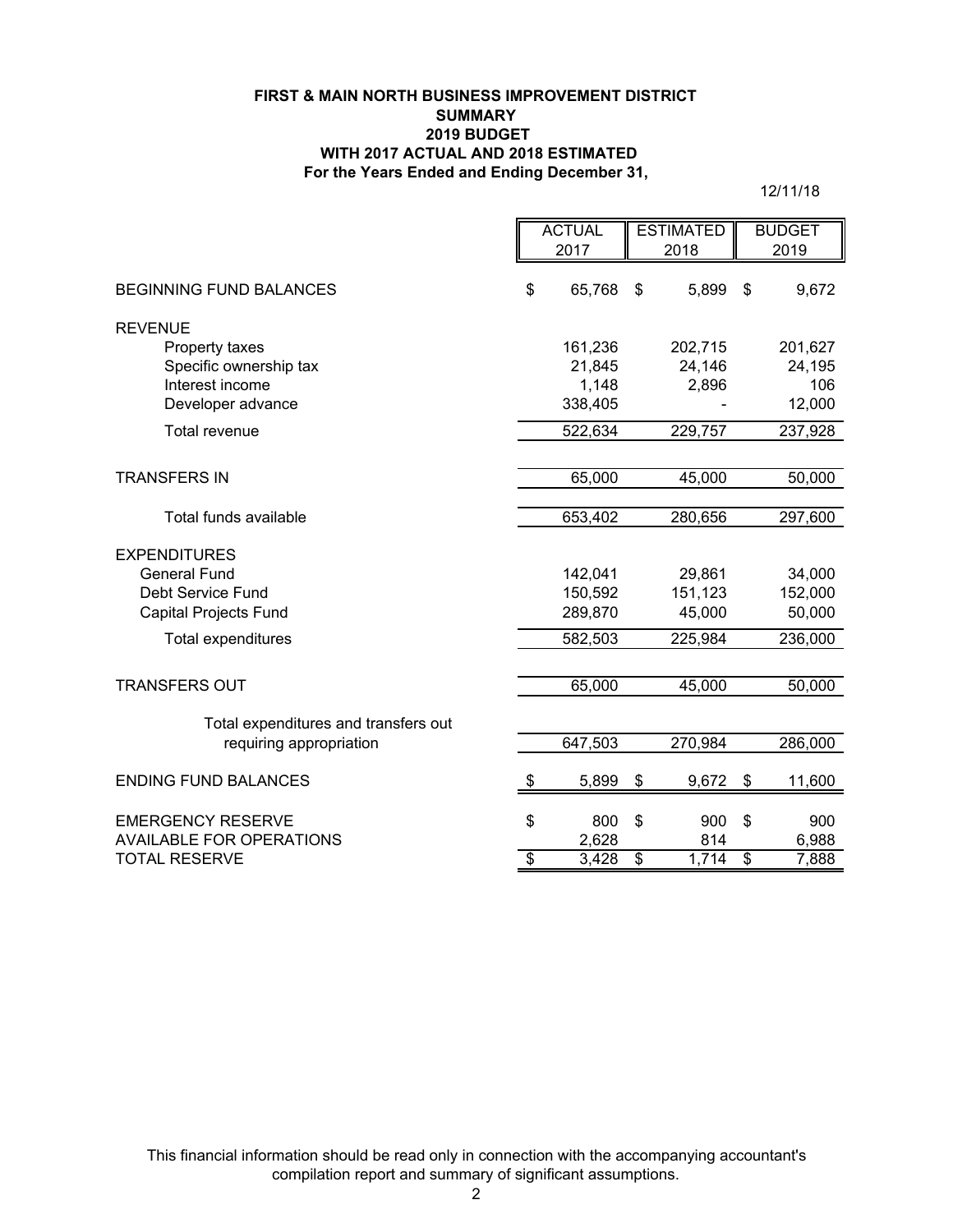#### **FIRST & MAIN NORTH BUSINESS IMPROVEMENT DISTRICT PROPERTY TAX SUMMARY INFORMATION 2019 BUDGET WITH 2017 ACTUAL AND 2018 ESTIMATED For the Years Ended and Ending December 31,**

12/11/18

|                                 | <b>ACTUAL</b> |           | <b>ESTIMATED</b> |           | <b>BUDGET</b>   |
|---------------------------------|---------------|-----------|------------------|-----------|-----------------|
|                                 |               | 2017      |                  | 2018      | 2019            |
|                                 |               |           |                  |           |                 |
| ASSESSED VALUATION              |               |           |                  |           |                 |
| Commercial                      |               | 4,030,890 | \$               | 3,974,810 | \$<br>3,953,480 |
| <b>Certified Assessed Value</b> | \$            | 4,030,890 | \$               | 3,974,810 | \$<br>3,953,480 |
|                                 |               |           |                  |           |                 |
| <b>MILL LEVY</b>                |               |           |                  |           |                 |
| General                         |               | 1.000     |                  | 1.000     | 1.000           |
| Debt Service                    |               | 39.000    |                  | 50.000    | 50.000          |
| Total mill levy                 |               | 40.000    |                  | 51.000    | 51.000          |
|                                 |               |           |                  |           |                 |
| <b>PROPERTY TAXES</b>           |               |           |                  |           |                 |
| General                         | \$            | 4,031     | \$               | 3,975     | \$<br>3,953     |
| <b>Debt Service</b>             |               | 157,205   |                  | 198,741   | 197,674         |
| <b>Budgeted property taxes</b>  | \$            | 161,236   | \$               | 202,715   | \$<br>201,627   |
|                                 |               |           |                  |           |                 |
| <b>BUDGETED PROPERTY TAXES</b>  |               |           |                  |           |                 |
| General                         | \$            | 4,031     | \$               | 3,975     | \$<br>3,953     |
| <b>Debt Service</b>             |               | 157,205   |                  | 198,741   | 197,674         |
|                                 |               | 161,236   | \$               | 202,715   | \$<br>201,627   |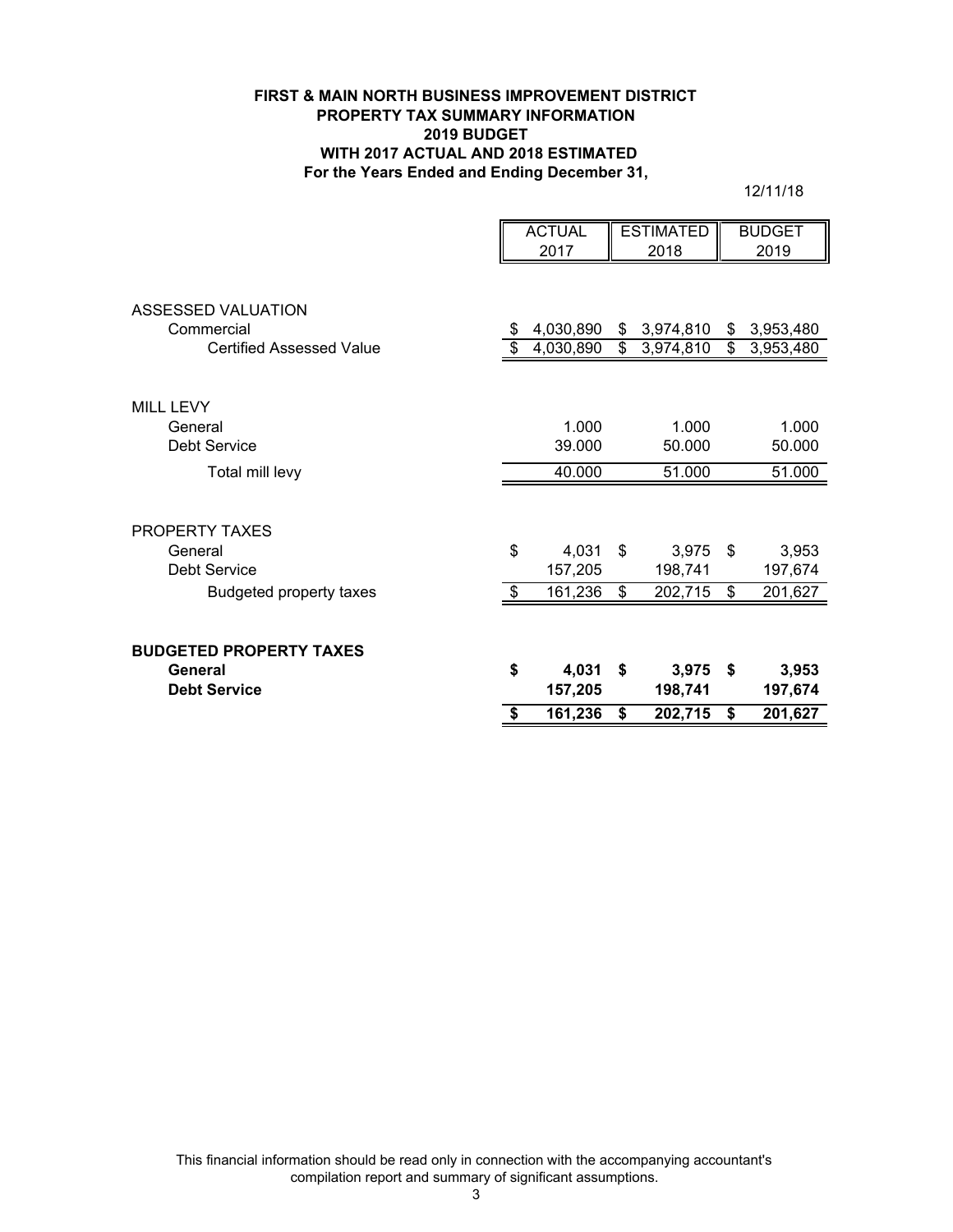#### **For the Years Ended and Ending December 31, FIRST & MAIN NORTH BUSINESS IMPROVEMENT DISTRICT GENERAL FUND 2019 BUDGET WITH 2017 ACTUAL AND 2018 ESTIMATED**

12/11/18

|                                      | <b>ACTUAL</b>   |              | <b>ESTIMATED</b> |              | <b>BUDGET</b>   |              |
|--------------------------------------|-----------------|--------------|------------------|--------------|-----------------|--------------|
|                                      | 2017            |              | 2018             |              | 2019            |              |
|                                      |                 |              |                  |              |                 |              |
| <b>BEGINNING FUND BALANCE</b>        | \$              | 6,032        | \$               | 3,428        | \$              | 1,714        |
| <b>REVENUE</b>                       |                 |              |                  |              |                 |              |
| Property taxes                       |                 | 4,031        |                  | 3,975        |                 | 3,953        |
| Specific ownership tax               |                 | 21,845       |                  | 24,146       |                 | 24,195       |
| Interest income                      |                 | 26           |                  | 26           |                 | 26           |
| Developer advance                    |                 | 113,535      |                  |              |                 | 12,000       |
| <b>Total revenue</b>                 |                 | 139,437      |                  | 28,147       |                 | 40,174       |
| Total funds available                |                 | 145,469      |                  | 31,575       |                 | 41,888       |
| <b>EXPENDITURES</b>                  |                 |              |                  |              |                 |              |
| General and administrative           |                 |              |                  |              |                 |              |
| Accounting                           |                 | 13,305       |                  | 16,500       |                 | 20,000       |
| Auditing                             |                 | 3,000        |                  | 3,050        |                 | 3,100        |
| County Treasurer's fee               |                 | 60           |                  | 60           |                 | 60           |
| Dues and membership                  |                 | 263          |                  | 270          |                 | 300          |
| Insurance and bonds                  |                 | 1,812        |                  | 1,812        |                 | 2,000        |
| District management                  |                 | 2,948        |                  | 3,000        |                 | 3,500        |
| Legal services<br>Miscellaneous      |                 | 6,737<br>381 |                  | 3,800<br>425 |                 | 4,000<br>500 |
| Election expense                     |                 |              |                  | 944          |                 |              |
| Contingency                          |                 |              |                  |              |                 | 540          |
| Operations and maintenance           |                 |              |                  |              |                 |              |
| Street repairs                       |                 | 113,535      |                  |              |                 |              |
| Total expenditures                   |                 | 142,041      |                  | 29,861       |                 | 34,000       |
|                                      |                 |              |                  |              |                 |              |
| Total expenditures and transfers out |                 |              |                  |              |                 |              |
| requiring appropriation              |                 | 142,041      |                  | 29,861       |                 | 34,000       |
| <b>ENDING FUND BALANCE</b>           | \$              | 3,428        | \$               | 1,714        | \$              | 7,888        |
| <b>EMERGENCY RESERVE</b>             | \$              | 800          | \$               | 900          | \$              | 900          |
| <b>AVAILABLE FOR OPERATIONS</b>      |                 | 2,628        |                  | 814          |                 | 6,988        |
| <b>TOTAL RESERVE</b>                 | $\overline{\$}$ | 3,428        | $\overline{\$}$  | 1,714        | $\overline{\$}$ | 7,888        |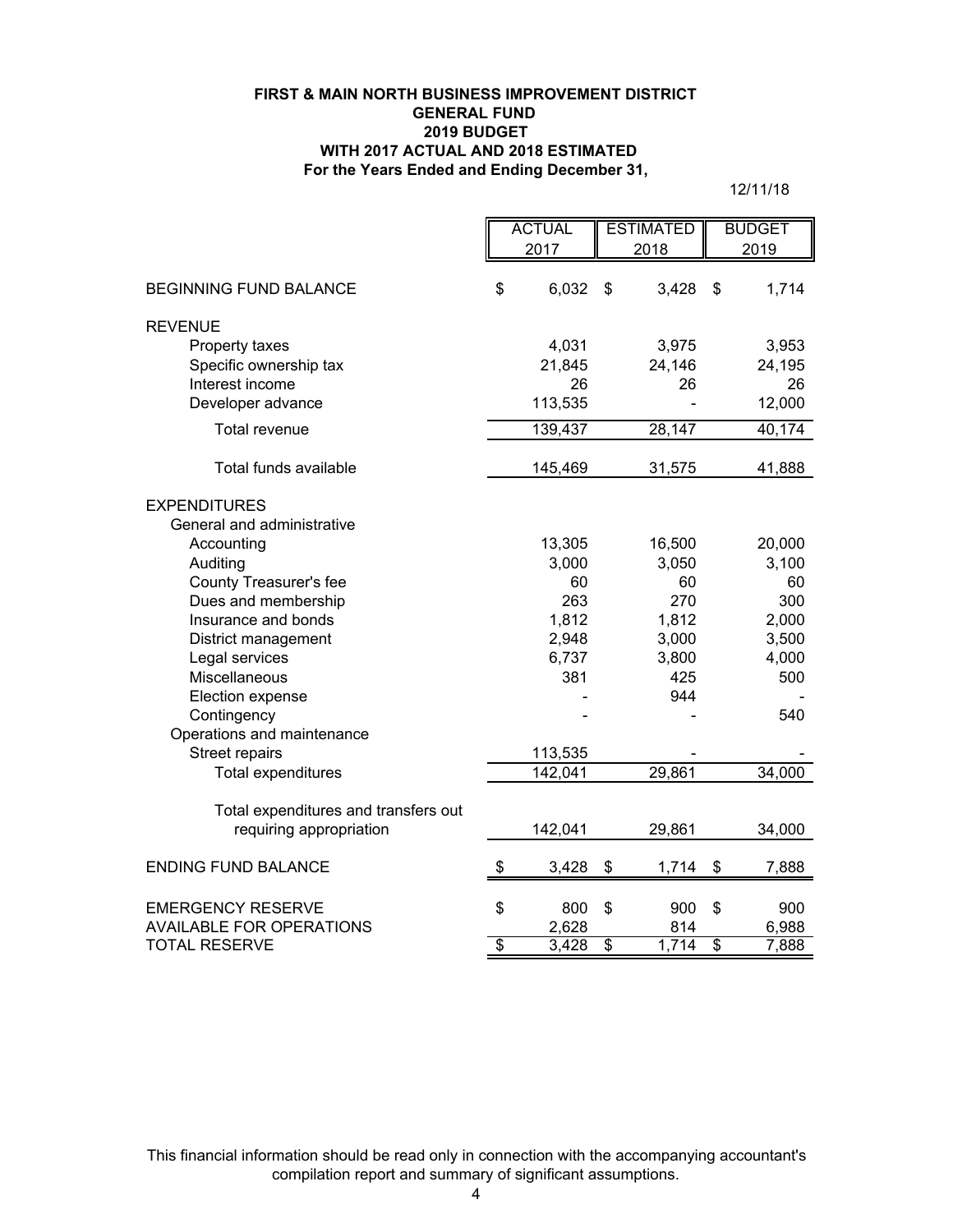#### **FIRST & MAIN NORTH BUSINESS IMPROVEMENT DISTRICT DEBT SERVICE FUND 2019 BUDGET WITH 2017 ACTUAL AND 2018 ESTIMATED For the Years Ended and Ending December 31,**

12/11/18

|                                      | <b>ACTUAL</b> |         | <b>ESTIMATED</b> |         | <b>BUDGET</b> |         |
|--------------------------------------|---------------|---------|------------------|---------|---------------|---------|
|                                      | 2017          |         | 2018             |         |               | 2019    |
| BEGINNING FUND BALANCE               | \$            | 59,736  | \$               | 2,471   | \$            | 7,958   |
| <b>REVENUE</b>                       |               |         |                  |         |               |         |
| Property taxes                       |               | 157,205 |                  | 198,740 |               | 197,674 |
| Interest income                      |               | 1,122   |                  | 2,870   |               | 80      |
| Total revenue                        |               | 158,327 |                  | 201,610 |               | 197,754 |
| Total funds available                |               | 218,063 |                  | 204,081 |               | 205,712 |
| <b>EXPENDITURES</b>                  |               |         |                  |         |               |         |
| General and administrative           |               |         |                  |         |               |         |
| County Treasurer's fee               |               | 2,359   |                  | 2,981   |               | 2,965   |
| Contingency                          |               |         |                  |         |               | 893     |
| <b>Debt Service</b>                  |               |         |                  |         |               |         |
| <b>Bond interest</b>                 |               | 98,495  |                  | 95,511  |               | 92,353  |
| Bond principal                       |               | 49,738  |                  | 52,631  |               | 55,789  |
| Total expenditures                   |               | 150,592 |                  | 151,123 |               | 152,000 |
| <b>TRANSFERS OUT</b>                 |               |         |                  |         |               |         |
| Transfers to other fund              |               | 65,000  |                  | 45,000  |               | 50,000  |
| Total expenditures and transfers out |               |         |                  |         |               |         |
| requiring appropriation              |               | 215,592 |                  | 196,123 |               | 202,000 |
| <b>ENDING FUND BALANCE</b>           | \$            | 2,471   | \$               | 7,958   | \$            | 3,712   |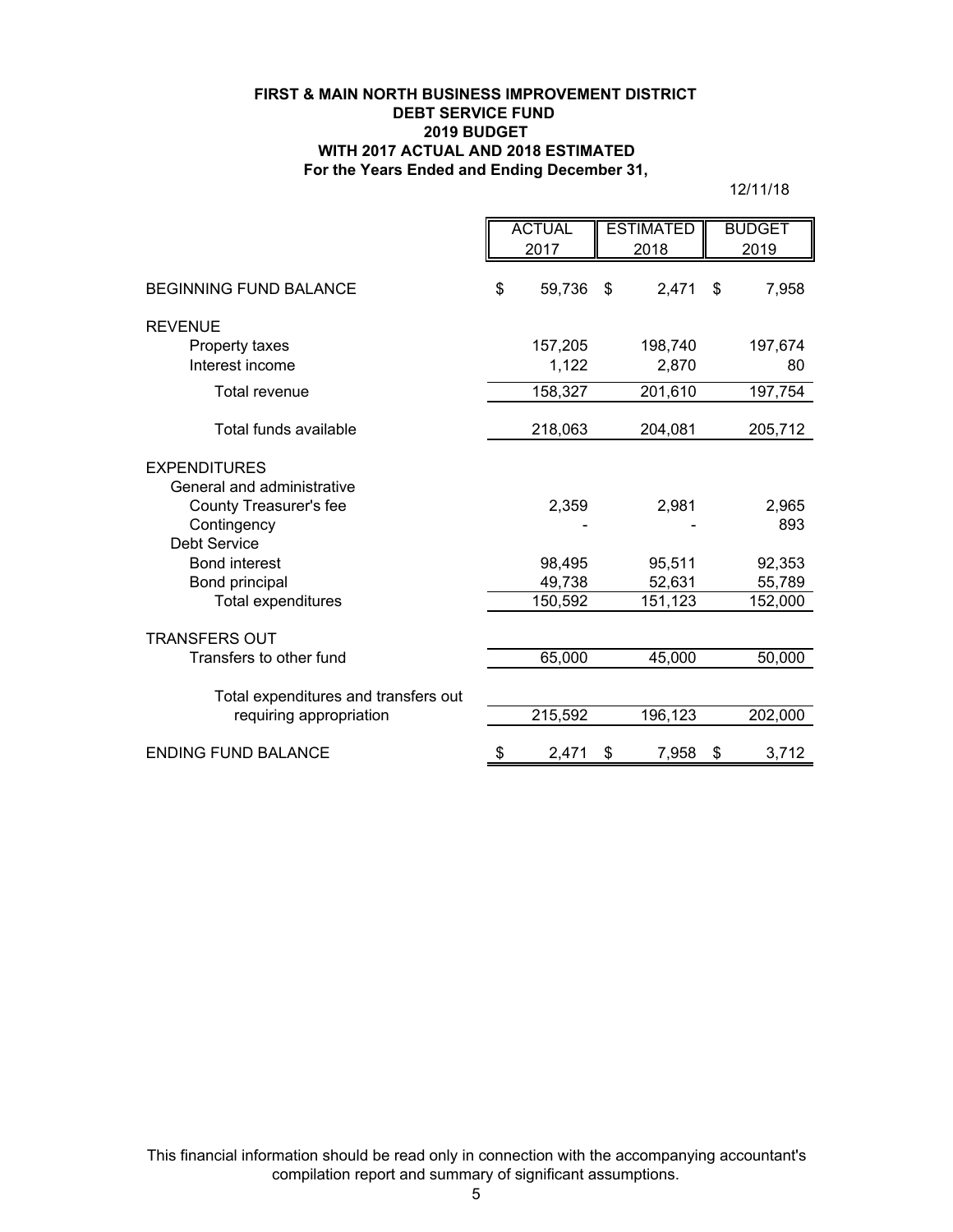#### **FIRST & MAIN NORTH BUSINESS IMPROVEMENT DISTRICT CAPITAL PROJECTS FUND 2019 BUDGET WITH 2017 ACTUAL AND 2018 ESTIMATED For the Years Ended and Ending December 31,**

12/11/18

|                                                                 | <b>ACTUAL</b><br>2017 |                   | <b>ESTIMATED</b><br>2018 | <b>BUDGET</b><br>2019 |
|-----------------------------------------------------------------|-----------------------|-------------------|--------------------------|-----------------------|
| <b>BEGINNING FUND BALANCE</b>                                   | \$                    |                   | \$                       | \$                    |
| <b>REVENUE</b>                                                  |                       |                   |                          |                       |
| Developer advance                                               |                       | 224,870           |                          |                       |
| Total revenue                                                   |                       | 224,870           |                          |                       |
| <b>TRANSFERS IN</b>                                             |                       |                   |                          |                       |
| Transfers from other funds                                      |                       | 65,000            | 45,000                   | 50,000                |
| Total funds available                                           |                       | 289,870           | 45,000                   | 50,000                |
| <b>EXPENDITURES</b><br>Capital Projects                         |                       |                   |                          |                       |
| Repay developer advance<br><b>Streets</b>                       |                       | 65,000<br>224,870 | 45,000                   | 50,000                |
| Total expenditures                                              |                       | 289,870           | 45,000                   | 50,000                |
| Total expenditures and transfers out<br>requiring appropriation |                       | 289,870           | 45,000                   | 50,000                |
| <b>ENDING FUND BALANCE</b>                                      | \$                    |                   | \$                       | \$                    |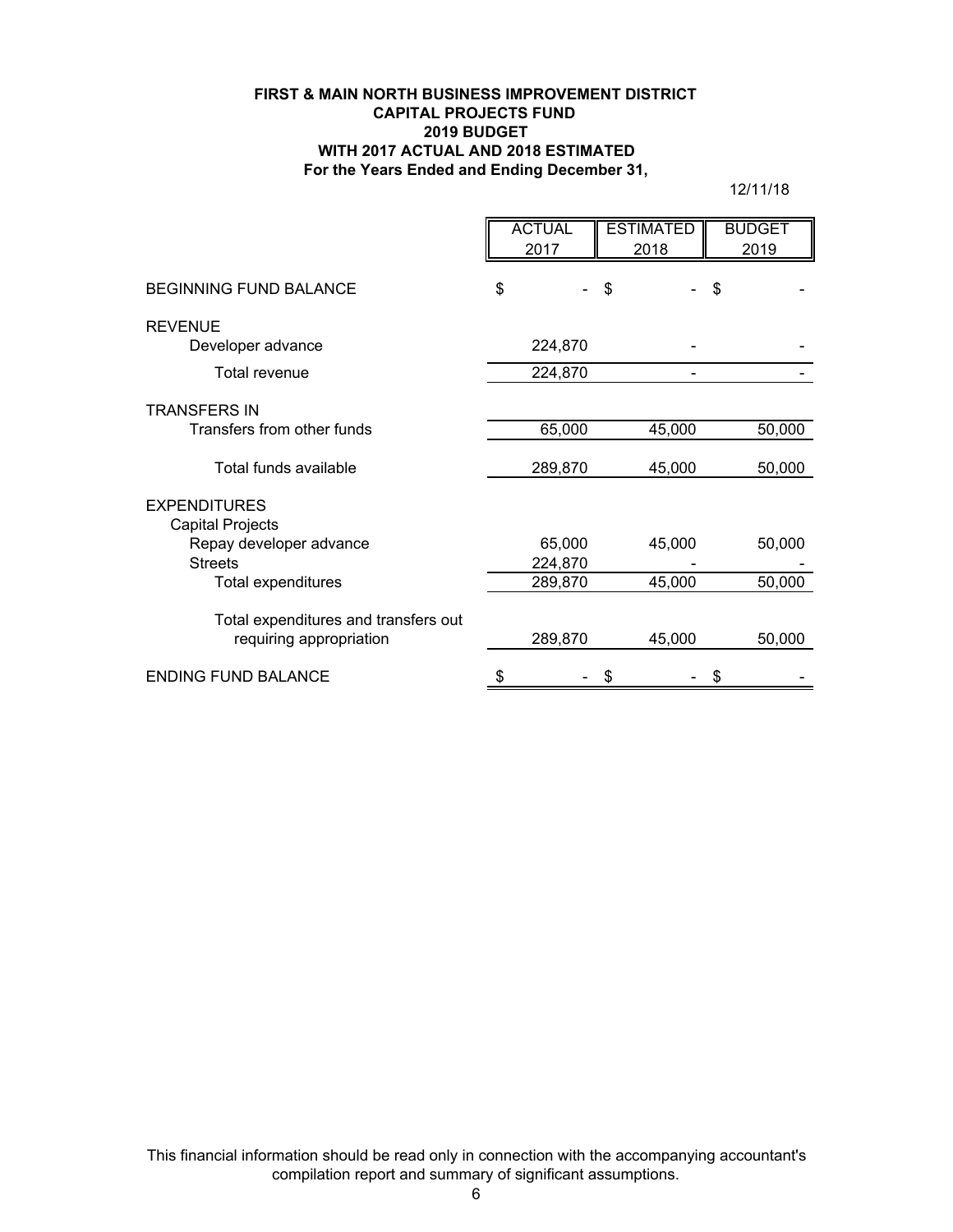## **FIRST & MAIN NORTH BUSINESS IMPROVEMENT DISTRICT 2019 BUDGET SUMMARY OF SIGNIFICANT ASSUMPTIONS**

## **Services Provided**

The District was organized to provide the financing, acquisition, construction, completion, installation, replacement and/or operation and maintenance of all of the services and public improvements allowed under Colorado law for business improvement districts. Specific improvements and services provided by the District include parking facilities, roadways, lighting, driveways, public utilities, landscaping, water and storm sewer. The District's service area is located entirely within the City of Colorado Springs, El Paso County, Colorado.

The District was organized by Ordinance of the City of Colorado Springs on April 27, 2004.

At an election held on May 4, 2004, the voters approved general obligation indebtedness of \$2,100,000 for street improvements, \$2,000,000 for parking facilities and \$5,000,000 for refinancing of District debt. On November 1, 2005, the District authorized additional indebtedness of \$225,000 for water and \$50,000 for storm drainage. The voters also approved an annual increase in taxes of \$9,154, at a mill levy rate not to exceed one mill, for general operations and maintenance. The election also allows the District to retain all revenues without regard to the limitations contained in Article X, Section 20 of the Colorado constitution. Pursuant to the District's operating plan filed annually with the City, the maximum debt service mill levy the District can impose is 50.000 mills. The Series 2005 Bond Resolution limits the mill levy to pay those bonds to 44.000 mills in 2005 and 2006, 39.000 mills for the years 2007 through 2015, and 34.000 mills for the years 2016 through 2034. On November 29, 2017, the District's Board of Directors approved keeping the mill levy at 50.000 mills until further notice. As set forth in the District's 2004 operating plan, the City has limited the amount of debt to be issued to a total of \$2,200,000 in the authorized voted categories, without future approval by the City.

The District has no employees and all administrative functions are contracted.

The District prepares its budget on the modified accrual basis of accounting in accordance with the requirements of Colorado Revised Statutes C.R.S. 29-1-105 using its best estimates as of the date of the budget hearing. These estimates are based on expected conditions and its expected course of actions. The assumptions disclosed herein are those that the District believes are significant to the budget. There will usually be differences between the budget and actual results, because events and circumstances frequently do not occur as expected, and those difference may be material.

#### **Revenues**

## **Property Taxes**

Property taxes are levied by the District's Board of Directors. The levy is based on assessed valuations determined by the County Assessor generally as of January 1 of each year. The levy is normally set by December 15 by certification to the County Commissioners to put the tax lien on the individual properties as of January 1 of the following year. The County Treasurer collects the determined taxes during the ensuing calendar year. The taxes are payable by April or, if in equal installments, at the taxpayer's election, in February and June. Delinquent taxpayers are notified in August and generally sales of the tax liens on delinquent properties are held in November or December. The County Treasurer remits the taxes collected monthly to the District.

The calculation of the taxes levied is displayed on the Property Tax Summary page of the budget using the adopted mill levy imposed by the District.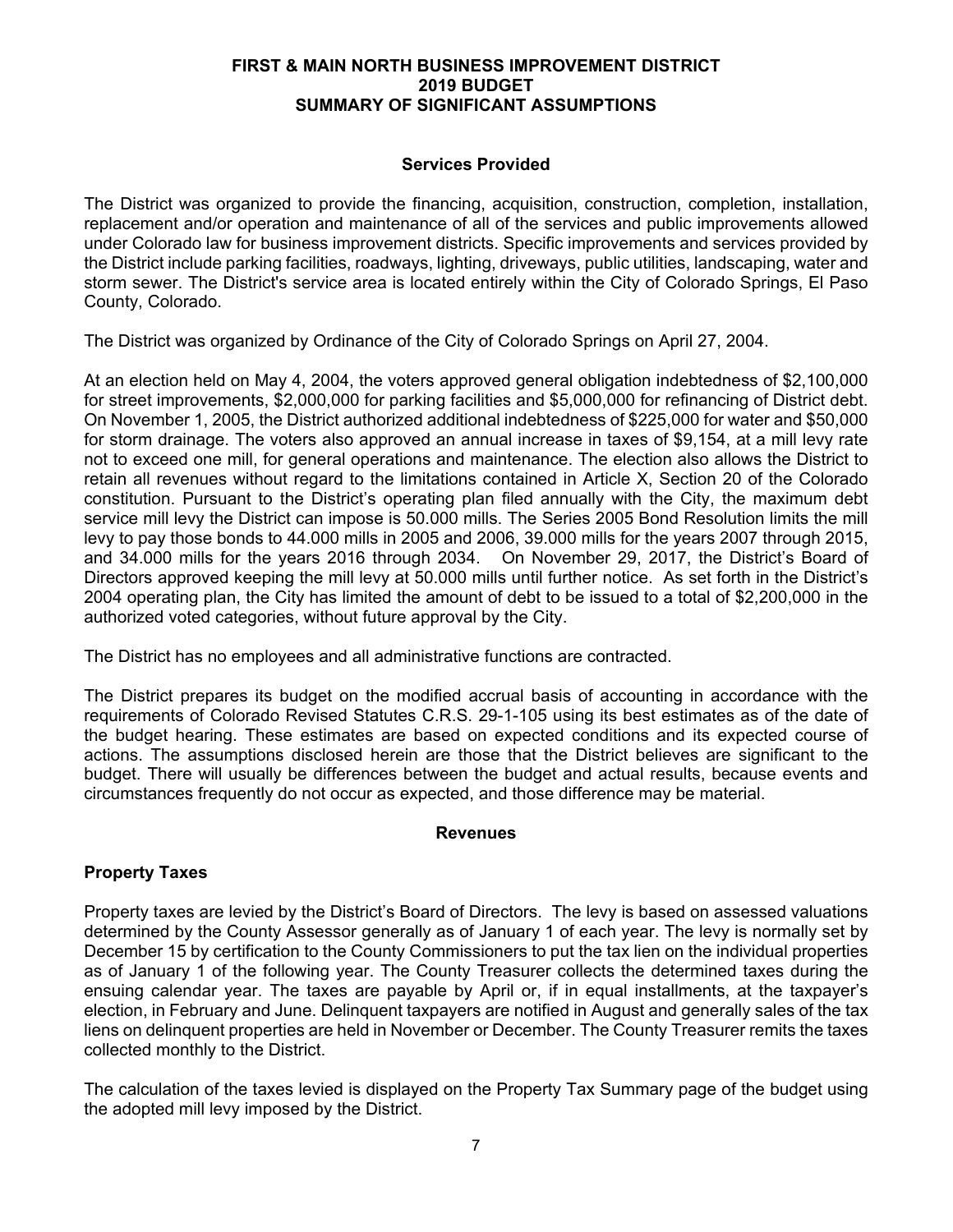#### **FIRST & MAIN NORTH BUSINESS IMPROVEMENT DISTRICT 2019 BUDGET SUMMARY OF SIGNIFICANT ASSUMPTIONS**

#### **Revenues** - (Continued)

#### **Specific Ownership Tax**

Specific ownership taxes are set by the State and collected by the County Treasurer, primarily on vehicle licensing within the County as a whole. The specific ownership taxes are allocated by the County Treasurer to all taxing entities within the County. The budget assumes that the District's share will be equal to approximately 12% of the property taxes collected.

#### **Net Investment Income**

Interest earned on the District's available funds has been estimated based on an average interest rate of approximately 1.5%.

#### **Developer Advance**

Developer advances are expected to fund a portion of general fund expenditures. Developer advances are to be recorded as revenue for budget purposes with an obligation for future repayment when the District is financially able to issue bonds to reimburse the Developer

## **Expenditures**

#### **Administrative and Operating Expenditures**

Administrative and operating expenditures include the estimated services necessary to maintain the District's administrative viability such as legal, management, accounting, insurance, and other administrative expenses.

#### **County Treasurer's Fees**

County Treasurer's collection fees have been computed at 1.5% of property taxes.

#### **Debt Service**

Principal and interest payments in 2019 are provided based on the debt amortization schedule from the Series 2005 General Obligation Bonds.

#### **Developer Advances**

In 2016, the District accepted infrastructure improvements from the Developer. The District anticipates repayment of the advances for these improvements in 2019.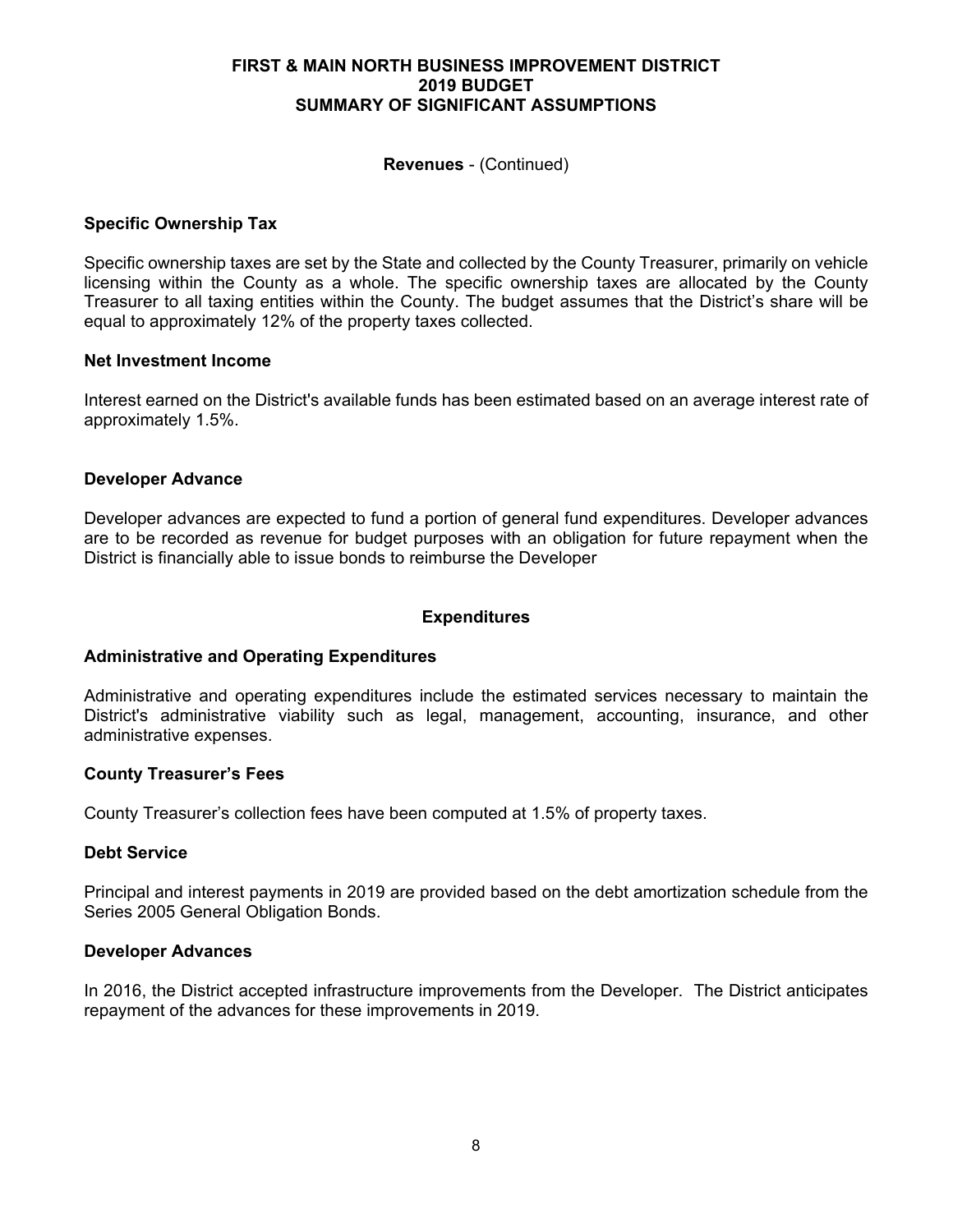#### **FIRST & MAIN NORTH BUSINESS IMPROVEMENT DISTRICT 2019 BUDGET SUMMARY OF SIGNIFICANT ASSUMPTIONS**

## **Debt and Leases**

On March 25, 2005 the District issued \$1,927,000 in General Obligation Limited Tax Bonds dated March 30, 2005 for infrastructure improvements. The bonds bear interest at a rate of 6.00%. Bond interest and principal payments are payable annually on July 1. Any accrued and unpaid interest will compound on July 1 of each year. The bonds are payable as funds are available from property taxes over 30 years with final maturity on March 30, 2035.

The District has no operating or capital leases.

## **Reserves**

## **Emergency Reserve**

The District has provided for an Emergency Reserve fund equal to at least 3% of fiscal year spending for 2019, as defined under TABOR.

**This information is an integral part of the accompanying budget.**